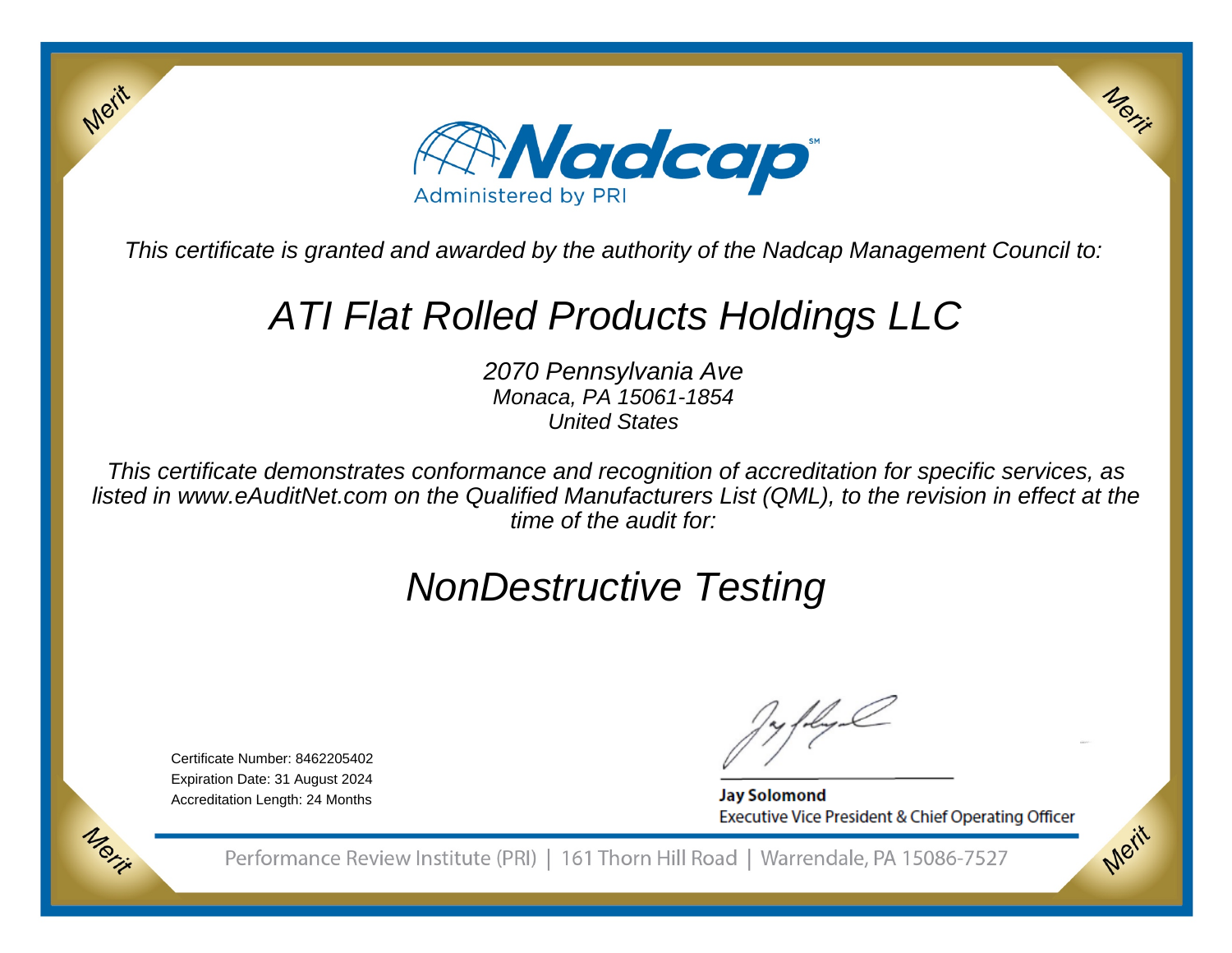

## **SCOPE OF ACCREDITATION**

### **NonDestructive Testing**

#### **ATI Flat Rolled Products Holdings LLC**

2070 Pennsylvania Ave Monaca, PA 15061-1854

This certificate expiration is updated based on periodic audits. The current expiration date and scope of accreditation are listed at: www.eAuditNet.com - Online QML (Qualified Manufacturer Listing).

In recognition of the successful completion of the PRI evaluation process, accreditation is granted to this facility to perform the following:

### **AC7000 - AUDIT CRITERIA FOR NADCAP ACCREDITATION**

**AC7114 Rev P - Nadcap Audit Criteria for NonDestructive Testing (NDT) Auditees Accreditation Program (to be used on audits BEFORE 10-Jul-2022)**

**AC7114S Rev O - Nadcap Supplemental Audit Criteria for NonDestructive Testing (NDT) Auditees Accreditation Program (to be used on audits BEFORE 19-Jun-2022)**

S–U11 The Boeing Company S–U8 Airbus Commercial Aircraft

**AC7114S Rev P - Nadcap Supplemental Audit Criteria for NonDestructive Testing (NDT) Auditees Accreditation Program (to be used on audits on/AFTER 19-Jun-2022)**

S–U11 The Boeing Company

S–U8 Airbus Commercial Aircraft

**AC7114/3 Rev N - Nadcap Audit Criteria for Non Destructive Testing Facility Ultrasonic Survey (to be used on audits on/after 08-Aug-2021)**

**AC7114/3S Rev O - Nadcap Supplemental Audit Criteria for NonDestructive Testing Facility Ultrasonic Survey (to be used on audits on/AFTER 12-Dec-2021)** 

S–U11 The Boeing Company

S–U8 Airbus Commercial Aircraft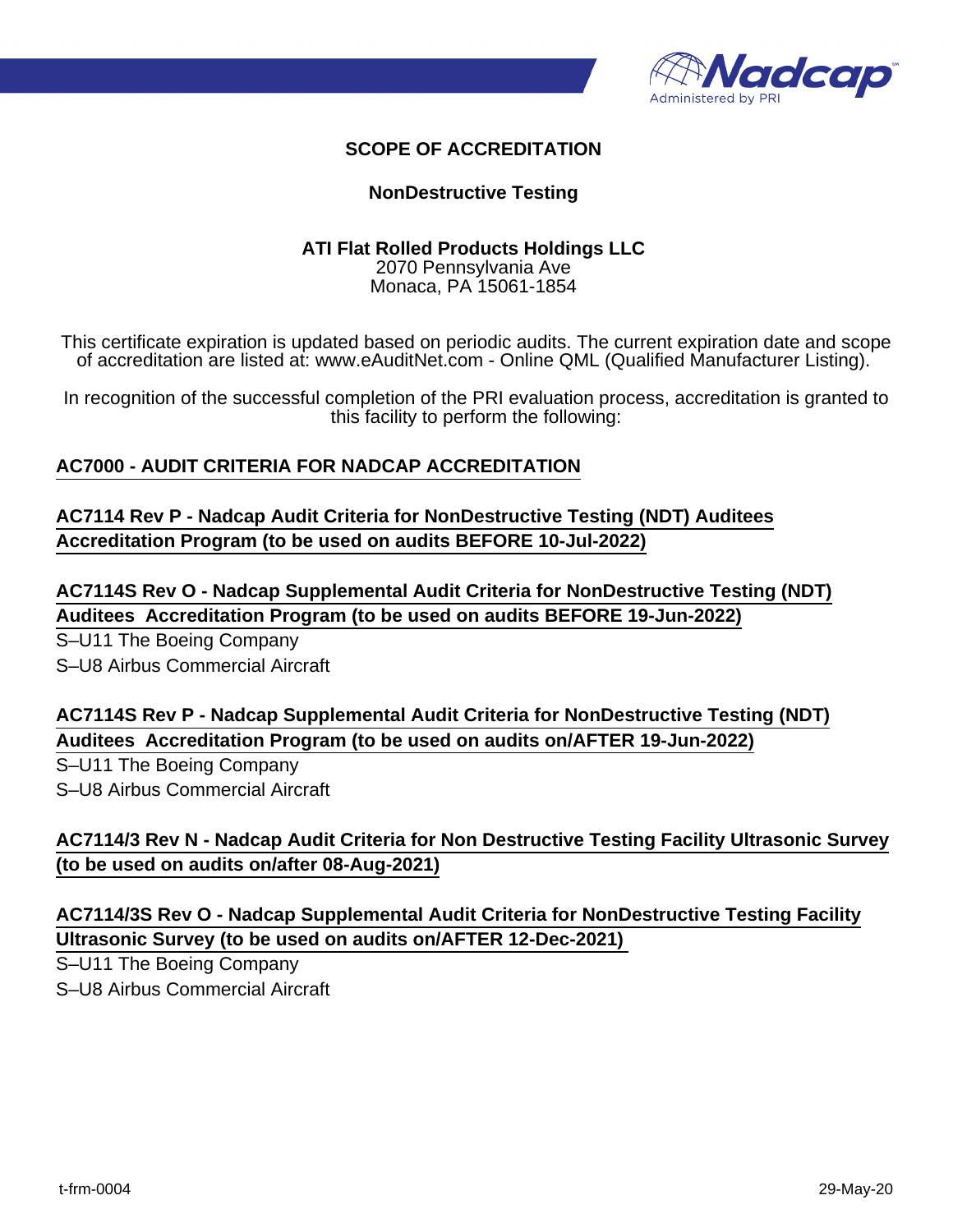

This certificate is granted and awarded by the authority of the Nadcap Management Council to:

# ATI Flat Rolled Products Holdings LLC

499 Delaware Avenue Rochester, PA 15074-2419United States

This certificate demonstrates conformance and recognition of accreditation for specific services, as listed in www.eAuditNet.com on the Qualified Manufacturers List (QML), to the revision in effect at thetime of the audit for:

# NonDestructive Testing

Certificate Number: 4118205401 Expiration Date: 31 August 2024Accreditation Length: 24 Months

Merit

**Jay Solomond** Executive Vice President & Chief Operating Officer Merit

Merit

Performance Review Institute (PRI) | 161 Thorn Hill Road | Warrendale, PA 15086-7527